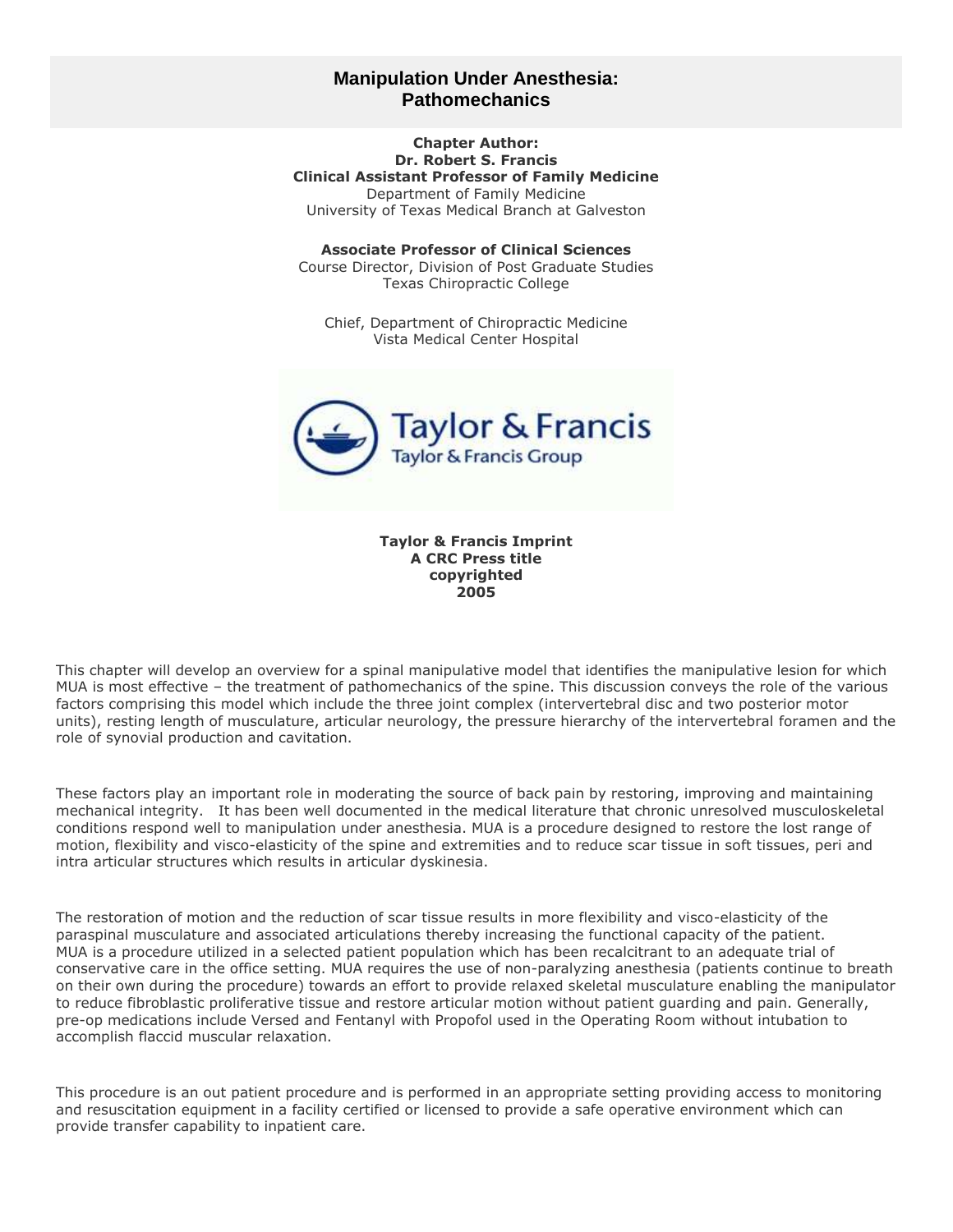Spinal Manipulative Therapy is designed to restore biomechanical integrity to areas of articular dyskinesia due to pathomechanical factors including loss of joint mobility, fibroblastic proliferative changes of the supporting soft tissues resulting in decreased or lost flexibility/visco-elasticity and neurological and vascular changes resulting from articular dyskinesia.

## **The Source of Back Pain**



Not all back pain is necessarily due to disorders of the spine. Lumbar pain can be due to visceral or vascular disease in the abdomen or pelvis. Therefore, the assessment of lumbar pain must include an assessment of these possibilities. It is not the scope of this text to address a review of systems other than the pathomechanical systems which become the treatment objective of the MUA procedure.

There are two types of pain based on physiological considerations- somatic and radicular. Somatic pain stems directly from musculoskeletal structures of the lumbar spine. Radicular pain is caused by disorder of the spinal nerves or the spinal nerve roots.

Any structure that has a nerve supply is a source of pain. The structures in the lumbar spine that receive a nerve supply include the zygapophyseal joints, the ligaments of the posterior elements, the paravertebral muscles, the dura mater, the anterior and posterior longitudinal ligaments and the intervertebral discs.

Kellgren demonstrated that low back pain could be induced by stimulation of the lumbar back muscles and interspinous ligaments. Steindler and Luck showed that certain forms of low back pain could be relieved, at least temporarily, by anesthetizing these same structures. It has been experimentally shown that stimulation of lumbar zygapophyseal joints could cause low back pain in normal volunteers and that back pain stemming from these joints could be relieved by fluoroscopically controlled blocks of their nerve supply. It has also been demonstrated experimentally with provocation discography that intervertebral discs can be a source of pain. The dura mater has also been shown to be able to cause back pain with experiments demonstrating the dura mater/back pain relationship. Back pain was evoked by traction on the dural sleeves of lumbar nerves by pulling on sutures threaded through the dura at operation for laminectomy and in another experiment, chemical irritation of the dura, in the form of injections of hypertonic saline, evoked back pain. All innervated structures of the back except the blood vessels have been shown experimentally to be capable of producing back pain. However, distension of epidural veins is thought to cause pain as we will see in the discussion of vascular considerations in the chapter.

## **Articular Neurology**



We will use the lumbar spine in this chapter as a model to illustrate these mechanisms. It is the medial branch of the dorsal primary ramus that is of paramount clinical relevance due to its distribution to the zygapophyseal joints. The medial branches of the dorsal rami run across the top of their respective transverse processes and pierce the dorsal layers of the intertransverse ligament at the base of the transverse process. Each medial branch supplies the zygapophyseal joint above and below its course. Each zygapophyseal joint receives an additional innervation ventrally, from the dorsal ramus in front of the joint. Each joint therefore receives a multiple innervation: from a dorsal ramus and two medial branches.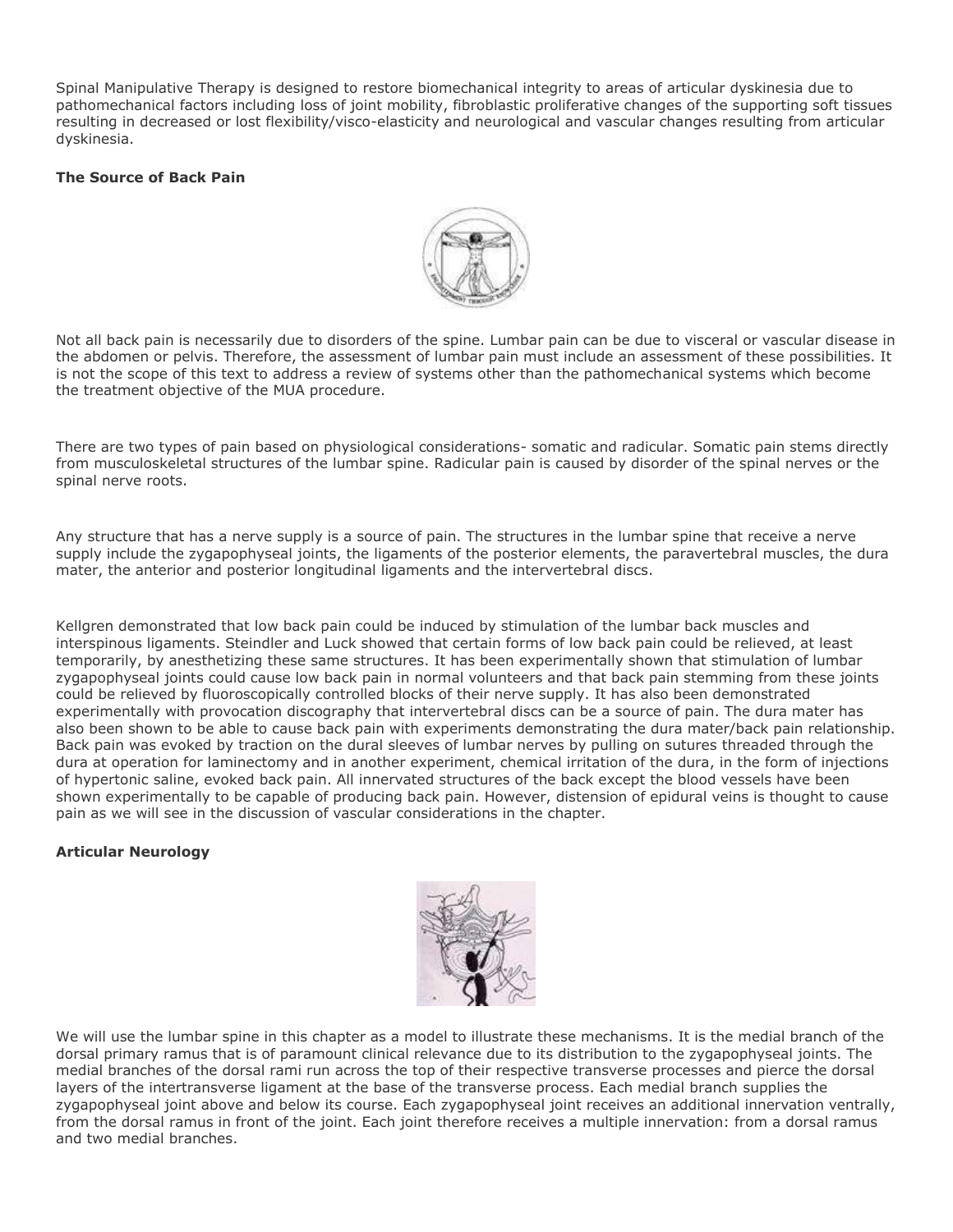To achieve reduction in symptoms and decrease in pain, manipulation is utilized to recruit the neurological mechanism of collateral inhibition. Collateral inhibition is that part of the arthrokinetic reflex that inhibits the central transmission of pain through mechanoreceptor collateral fibers inhibiting the nociceptors in the posterior motor units of the spine and the zygapophyseal capsules.

The muscular distribution of the medial branches of the lumbar dorsal rami is very specific. Each medial branch supplies only those muscles that arise from the lamina and spinous process of the vertebra with the same segment as the nerve. Therefore, the muscles arising from the spinous process and lamina of a vertebra are innervated by the medial branch of the dorsal ramus that issues immediately below that vertebra. This relationship indicates that the principal muscles that move a particular segment are innervated by the nerve of that segment. Oftentimes, diagnostic facet blocks, selective nerve root blocks and facet challenges confirm segmental arthrogenic etiology for paravertebral muscles spasms.

The mechanoreceptors include kinesioreceptors, barrorecceptors, and proprioceptors. As long as the mechanoreceptors" sensory input to the cord is within normal limits, a collateral fiber from each mechanoreceptor inhibits nociception and the central transmission of pain. However when, for example, there is abnormal range of motion of the posterior motor units, kinesioreception (sensory input regarding normal or aberrant range of motion) is abnormal, the collateral fiber inhibiting nociception from the kinesioreceptor no longer inhibits the nociception. The threshold for depolarization of the nociceptor is thereby lessened requiring fewer stimuli to depolarize the nociceptor causing pain.

If additional stimulation of abnormal sensory input occurs such as a decrease in synovial fluid production due to lack of proper motion of the joint, the intra-articular pressure changes and the barroreceptor collateral inhibition is interrupted thereby causing an even more sensitive state of depolarization of the nociceptor. If this condition persists, the lack of synovial fluid production due to lack of motion causes a settling or imbrication of the facets due to decreased intra-articular distention and development of intra-articular microadhesions. The proprioceptor collateral inhibition is interrupted due to abnormal stimulus from the orientation in space of the facets. With all three mechanoreceptors ceasing collateral inhibition of nociception, this thereby fully initiates the arthrokinetic reflex causing a cascade of nociception resulting in a motor response to the segmental level from which the stimulus originated.

The nociceptor input is through the lateral spinothalamic tract, which carries pain and temperature. When fully depolarized, the nociceptor initiates an arthrokinetic reflex resulting in a state of hypertonic paraspinal muscle splinting and pain.

Manipulation restores the mechanical integrity of the joint by increasing range of motion and disrupting microadhesions thereby restoring kinesioreception and its collateral inhibition to nociception. This restoration of motion allows for increased stimulus to the synovial membrane which produces synovial fluid in direct proportion to the mechanical stimulation it receives from motion of the joint which in turn produces more synovial fluid and exchanges existing fluid in the joint. The barroreceptor in the joint senses increased pressure from intra-articular fluid and restores its corresponding collateral inhibition thereby inhibiting the central transmission of pain through the nociceptors resulting in a state of relative muscular relaxation.

Additional stimuli can initiate nociception such as chemical noxious stimuli. With chronic low grade inflammatory conditions, an inflammatory "soup" is created replete with substance P, bradykinins, and prostaglandins causing irritation to nociceptors initiating the arthrokinetic reflex resulting in a state of hypertonicity of the segmental muscles. Chronic inflammation allows for microphage and fibroblast migration to the site which further complicates the clinical sequelae. Proper motion of the joints allows for fluid exchange and nutrition to the joints which prevents the accumulation of inflammatory noci-irritant mediators and fibroblastic substances. Proper motion restores the mechanoreceptor mechanism of collateral inhibition of pain. It is the mechanical input to the joint that is responsible for restoration of collateral inhibition, reduction of microadhesions and the pain-free state.

## **Proprioceptive Neuro Facilitation**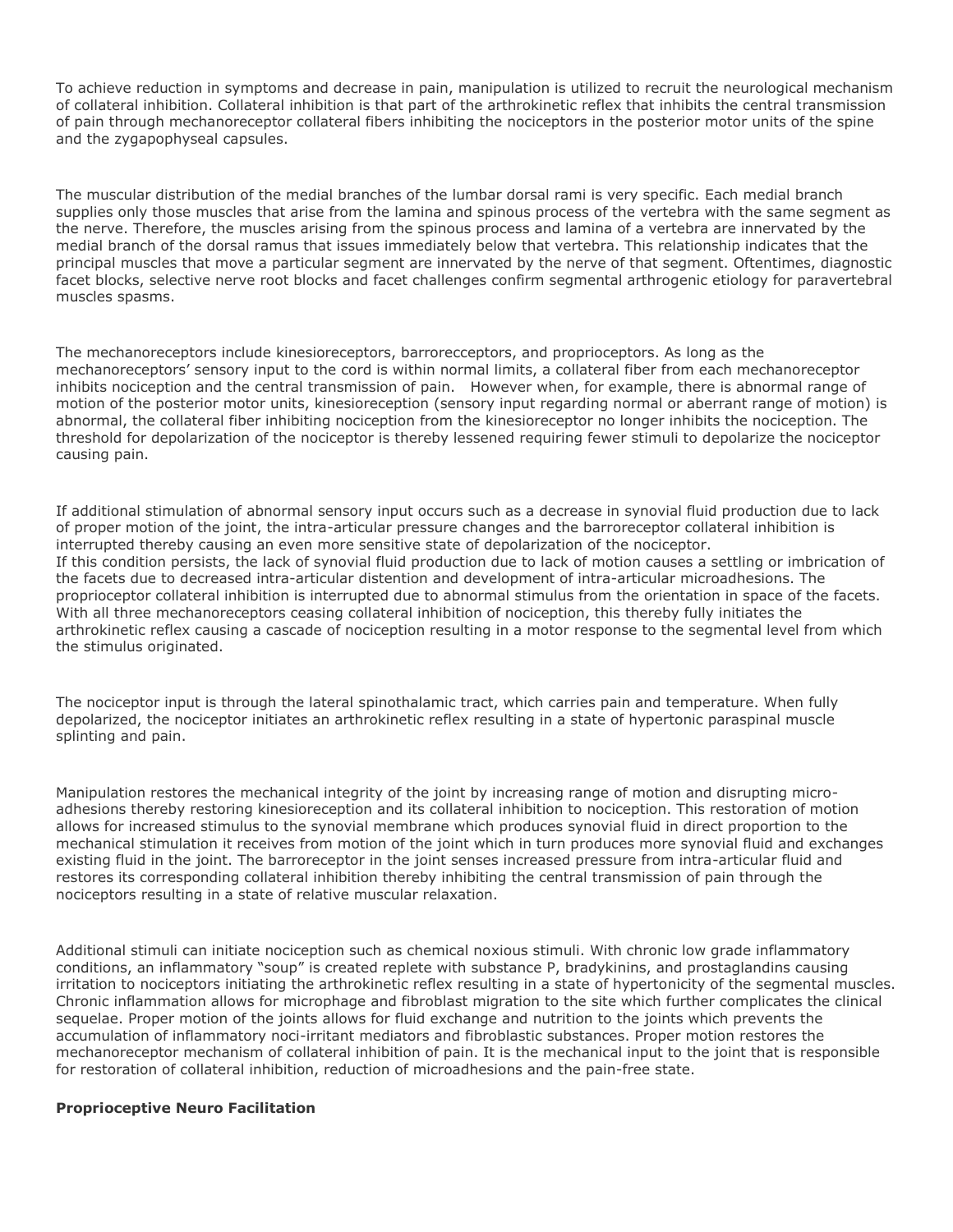

Chronic pathomechanics is often accompanied by chronic muscular contractions or shortening which further contributes to articular dyskinesia. It is essential to address the soft tissue component of articular dyskinesia for complete restoration of the pathomechanical lesion. A shorten musculature crossing the joint creates compressive forces across the joint further compromising joint mechanics and contributing to the articular dyskinesia. A longer resting length of the musculature often results post SMT. This is accomplished through the process of proprioceptiveneurofacilitation (PNF). This occurs when the spindle cell mechanism in the belly of the muscle is stimulated to reset to a new resting length after the actin/myosin heads are gently stretched or pulled apart under anesthesia.

While asleep, the sensory and motor mechanisms of the skeletal muscles are "turned off". The muscles are stretched to a new and longer resting length. Once awakened, this system is "turned back on" and the messages sent by the golgi tendon organ and received by the spindle cell is different than before the stretch resulting in a longer resting length pursuant to the PNF effect. Proprioceptiveneurofacilitative of the golgi tendon organ and the spindle cell result is less tonic muscle contraction reducing compressive forces across joints. Microadhesions present in the myofibrils contributing to contractures and decreased elasticity are also reduced by this stretching resulting in a more viscoelastic, flexible and functional musculature.

Benefits of MUA procedures include the reduction of peri/intra-articular microadhesions in and about the posterior motor units, restoration of the pathomechanics in the three-joint complex (two posterior motor units and the intervertebral disc joint), increase in range of motion, flexibility and visco-elasticity of the soft tissues, a reduction of fibroblastic proliferation, and recruitment of collateral inhibition thereby preventing pain.

The pain picture consists of biochemical and mechanical components. By only addressing the chemical component, for example administering anti-inflammatory medications or epidural or facet injections, only one factor of pain production is addressed – the biochemical. Restoring mechanical integrity to the joint as well as biochemical components with manipulation provides more comprehensive healing by establishing proper mechanics of the joint allowing for the exchange of fluid and the restoration of appropriate biochemical balance. These synovial fluid dynamics were well documented by Robert Salter, M.D. in several landmark experimental studies demonstrating that fluid exchange and joint nutrition is dependent upon proper motion of the synovial joint and that lack of proper motion accelerates degenerative changes. Salter showed that synovial joints produce synovial fluid directly proportionate to the amount mechanical stimulation the synovial membrane receives through joint motion.

The cause of inflammation is commonly articular dyskinesia of the joint and is therefore the source of altered chemistry. By addressing the pathomechanical source with MUA, total restoration of joint dynamics can be established. The manipulative results may also be enhanced with proper and judicial administration of injections.

## **Pressure Hierarchy of the Intervertebral Foramen**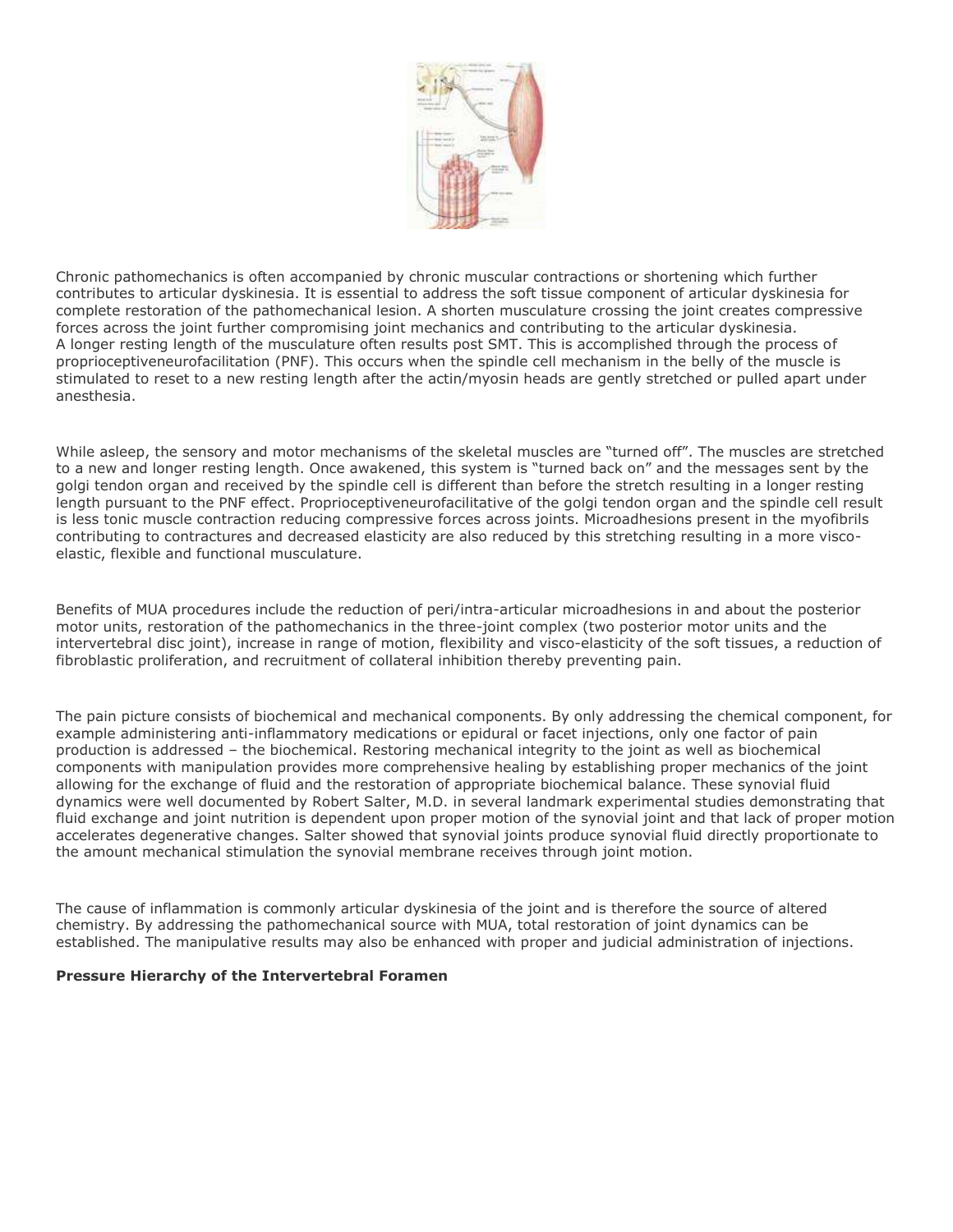

The IVF transmits significant structures which must maintain a defined pressure hierarchy to function normally. These include the artery, capillaries, vein, fascicles of the spinal nerve, and all are cushioned with adipose and connective tissue inside the IVF tunnel. The nerve roots are particularly susceptible to the consequences of vascular compression, particularly venous compression, because they lack lymphatics. Consequently, there are no alternative channels whereby exudated fluid can leave the roots. Intraneural and perineural edema can interfere with nerve conduction by exerting pressure on axons. Nerve root ischemia can be the result of long standing edema or inflammatory exudate which tends to organize, that is, convert to fibrous tissue.

This system of maintaining the pressure hierarchy of the intervertebral foramen is described as follows:  $(Pa > Pc > Py > Pf > Pt)$  meaning the pressure in the artery must be greater than the pressure in the capillary which must be greater than the pressure in the vein which must be greater than the intrafascicular pressure of the spinal nerve which finally in turn must be greater than the pressure of the "tunnel" or IVF itself.

The interstitial fluid inside the fascicle (endoneural fluid pressure) is greater than that of the surrounding tissues. The intrafascicular vascular bed extends along the whole length of the nerve and consists mainly of capillaries that communicate with the extrafascicular vessels through multiple anastomoses. When there is a pressure change at the IVF, for example from decreased disc height, it affects first and most significantly the most distensible tissue in this system which is the venous system. Due to its thinner vascular wall, the veins are more easily compressed than are the arteries and capillaries. Data obtained from studies of nerve roots subjected to graded, acute compression demonstrate that even low-pressure compression of the nerve roots (5-10 mm Hg) can induce venous congestion in the intraneural microcirculation and up to 130 mmHg compression results in complete ischemia of the nerve root. Intraneural edema results in extravasation of serum albumin even at 50 mm Hg. It has been shown that mechanical compression of nerve roots produces acute and chronic impairment of the blood supply and transport of nutrients to the nerve tissue. As a result of mechanical compression, waste product clearance from the nerve root tissue is also impaired. These alterations of the metabolic balance potentiates chronic tissue changes such as fibroblastic proliferation in and around the nerve root which can result in clinical manifestations of epineural fibrosis.

Clinically, epineural fibrosis may mimic discogenic radicular pain due to the tethering of the existing nerve root causing distinct dermatomal distribution of pain patterns. MUA can effectively reduce this scar tissue with the inclusion of specific fibrosis release procedures (FRP). The specific MUA stretching techniques of FRP is described elsewhere in this text and can be referred to in order to further enhance the understanding of epineural scar tissue reduction. In summary, disturbance of the IVF pressure hierarchy can induce changes in microcirculation and nutrition of the nerve root. The permeability of the vasculature is increased resulting in endoneural edema which increases endoneural fluid pressure and migration of inflammatory mediators to the area stimulated by the extravasation of serum albumin leading to a low grade chronic inflammatory process of fibroblastic proliferation in and about the nerve root.

It is this fibroblastic proliferation, if allowed to persist, which alters the normal neuro-mechanics of the spine manifesting clinically as articular dyskinesia or aberrant spine pathomechanics. The Intervertebral Disc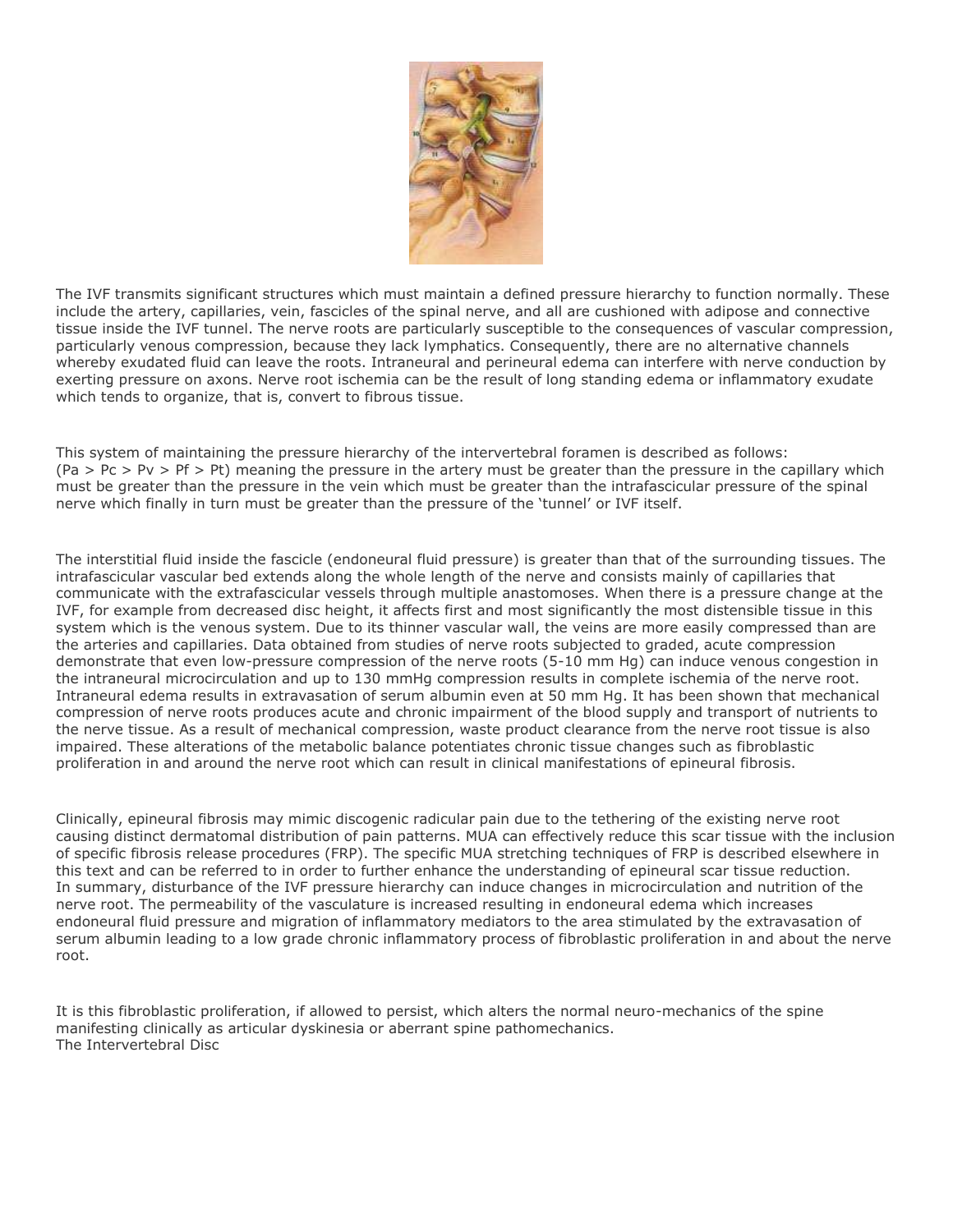

Anatomically, the IVD consists of two parts, the annulus fibrosis and the nucleus pulposus. The annulus is distinct at its periphery and the nucleus is quite distinct at the center, however, there is no clear boundary between the nucleus and the annulus within the disc. The major components of the disc are proteoglycans and collagen with proteoglycan content greater in the nucleus and collagen content greater in the annulus.

The nucleus is made up of glycosaminoglycans which when linked together in long chains become proteoglycans which physiochemcially have the property of attracting and retaining water, a process called water imbibition. A normal healthy well hydrated disc has a water imbibition ratio of 9:1. With aging and dessication this ratio, so essential to the mechanical integrity of the IVD, deceases resulting in decreased ability of the nucleus to attract and retain water allowing for less deformation. It is this water imbibition property that gives the nucleus its viscoelasticity. Biomechanically, the fluid character of the nucleus allows for deformation under pressure but its volume cannot be compressed. When compressed, its fluid nature will deform transmitting pressure in all directions like a balloon filled with water. Any change in the proteoglycan, and thereby water, content of the nucleus will inevitably alter the mechanical properties of the disc because the water content of the nucleus is a function of its proteoglycan content. The annulus consists of collagen fibers arranged in 10-12 sheets of concentric rings called lamellae surrounding the nucleus. The fibers run alternately at about 65º angle to the vertical in successive layers such that one lamella is oriented 65º to the right and the next layer 65º to the left.

The annulus is much like a thick book such as a phone directory. When the book is folded into a cylindrical shape and stood on end, its weight bearing capacity is significant so long as the pages do not bend or buckle. However, sustained pressure would buckle this system without the nucleus providing its internal turgor due its water content exerting pressure in all directions, 360º spherically, like a water balloon. So with the phone book on end and a competent water balloon inside, this system can sustain tremendous axial loading as the nucleus supports the annulus. Prolonged axial loading, however, will tend to reduce the height of the nucleus as it looses water content due to constant axial loading. Intermittent pressure allows the nucleus to re-imbibe water as pressure is alternately increased and decreased. With axial loading, the nucleus begins to deform the annulus, it tries to expand radially which stretches the lamellae outwards. The tensile properties of the annular collagen resist the stretch and oppose the outward pressure.

This is much like a woven wicker toy, the Chinese finger trap, which is made up of alternating wicker fibers in which once your fingers are inserted tip to tip and attempts made to pull them apart the fibers tighten. If the fingers, while pulling apart, are twisted inside, the alternating wicker fibers tighten even further around the fingers containing them tightly inside the "annulus" of the toy. So functions the annulus under traction and torsion. It tightens around the nucleus opposing radial pressure of the nucleus causing the nuclear pressure to increase and exert upward and downwards pressure separating the vertebra above from the one below further causing the lamella to tighten its concentric alternating rings of lamella as it is pulled from above and below just as the finger trap toy does around the finger trapped inside when attempts are made to pull the fingers out.

This very mechanism is recruited during manipulation to reduce disc protrusions and herniations. This is the mechanism alluded to by James Cyriax, M.D. who reported in his *Illustrated Manual of Orthopedics* that *"the main purpose of manipulation is restoration of internal derangement of the disc."*

There have been many studies on intra-discal pressure demonstrating different postures and the concomitant pressure increases and decreases in the nucleus with the different postures. Essentially, axial loading in the standing, sitting or forward bending positions increase intra-discal pressure while recumbent side lying or supine positions decrease intra-discal pressure. Nuclear pressure decreases directly as a result of decreased axial loading or compression. These pressures can change from as much as 140 psi at the L5 nucleus in the seated position to as little as 25 psi at the L5 nucleus in the supine position so that the lateral decubitus position used for lumbar manipulation prior to the thrust procedure is actually a decompressive procedure. Then adding the traction and torsional effects of the annulus during manipulation combined with the decreased nuclear pressure from the position of the patient, there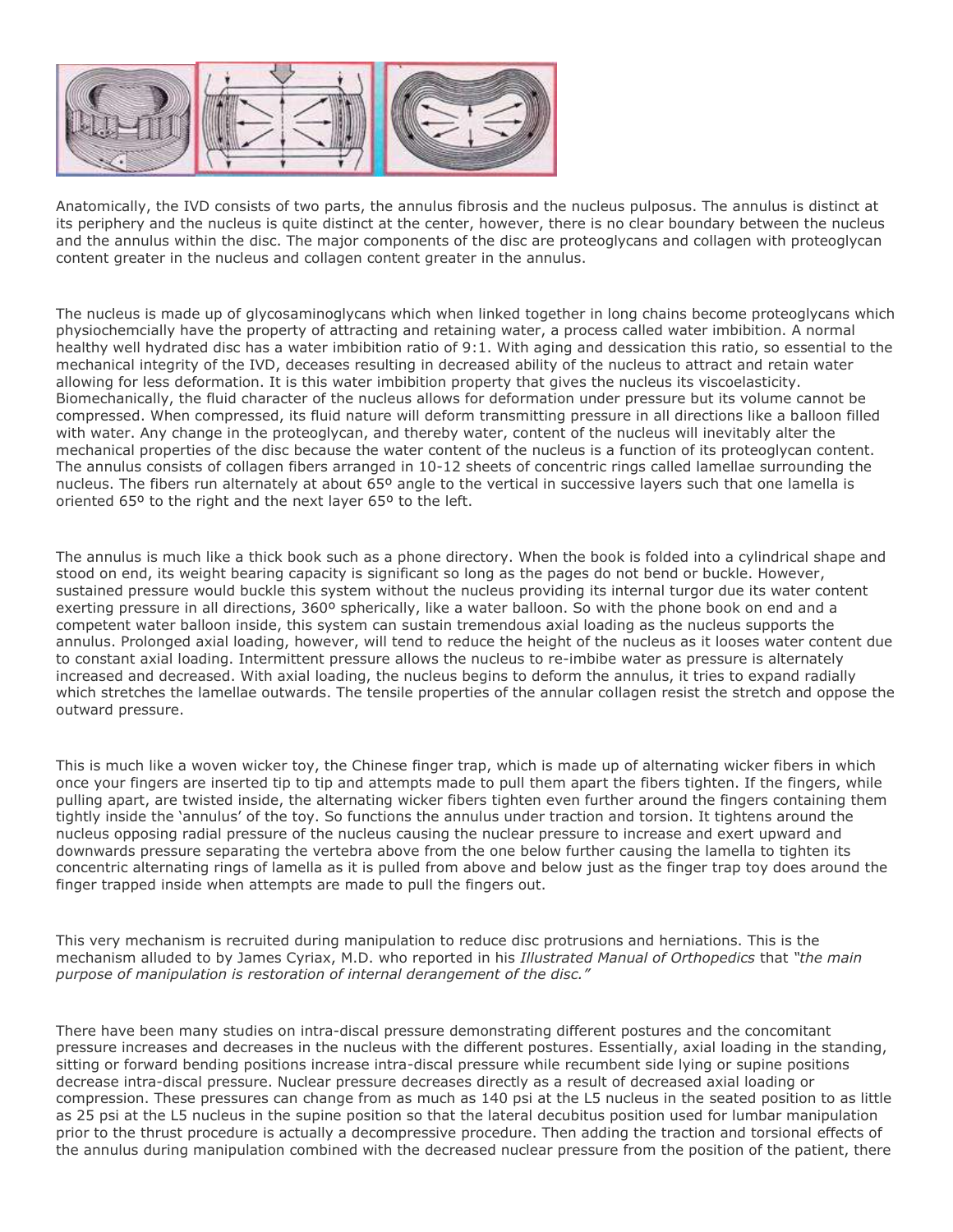is intra-discal pressure reduction at the nucleus allowing water to enter the disc through its inherent imbibition property. This in turn follows the mechanism described above as the two functional units of the intervertebral disc support each other with hydration and tensile properties of visco-elasticity resulting in a more functional intervertebral disc.

### **Cavitation**



An audible "pop" often accompanies spinal manipulation. This is the process of cavitation. Cavitation (PV=nrt) occurs when the intra-articular pressure decreases. Volume and pressure are inversely proportionate. During SMT, the joint surfaces are separated increasing the volume of the joint space and reducing the intra articular pressure. The reduction in pressure causes a CO2 gas bubble to come out of the synovial fluid. This causes the audible "pop" much the same as removing the bottle cap from soda pop which reduces the pressure inside the bottle and CO2 comes out of solution making a popping noise.

This cavitation has been experimentally shown to increase joint space post manipulation as the gas bubble distends the joint a slight degree. This distention, or internal auto-traction, may be sufficient to reduce the pressure at the IVF which can cause venous congestion and the clinical sequelae that manifest from chronic compression and inflammation at the IVF.

With even minimal facet distention, a reduction in intra discal pressure is accomplished. As the water imbibition properties of the nucleus imbibe water it allows the nucleus and annulus to function with greater integrity as mentioned above. Salter"s landmark work on synovial fluid production and exchange demonstrates the mechanism responsible for the facet joint dynamics seen in manipulation. The stimulation of the synovial membrane through manipulation allows simultaneous production and exchange of synovial fluid maintaining and restoring the intraarticular pressure and fluid dynamics affecting collateral inhibition preventing nociceptive depolarization as described by articular neurology section herein.

Arthrogenic conditions and their attendant myofascial symptoms are among the most common treated with MUA. This can be a confounding presentation to the provider unfamiliar with facet syndrome. Facet syndrome is common but because it is not demonstrable on plain film radiographic studies, it is frequently misdiagnosed as nerve compression syndromes, dismissed as myofascial pain or, unfortunately, simply overlooked. It is known that this syndrome may produce pain in the legs and the course of this referred pain may be in the buttocks, lateral or posterior thigh down to the knee and occasionally outer calf but rarely to the foot.

The differential diagnosis of discogenic versus arthrogenic pain is necessary to rule out space occupying lesions. In the absence of space occupying lesions there may persist nerve root tension signs. This is almost always due to epineural fibrosis tethering the existing nerve root as described above. It is most effectively treated with a judicious combination of epidural steroid injection and MUA-FRP procedures. The innervation of the facet joints has been adequately described above. The mechanical intervention of MUA procedures in facet syndrome recruits those mechanoreceptor mechanisms responsible for collateral inhibition and the decreased input of the central transmission of pain while at the same time restoring the mechanical integrity of the posterior and intervertebral joints – the three joint complex.

The restoration of intervertebral disc integrity by restoring the water imbibition ability of the nucleus pulposus is accomplished by the decreased intra-discal pressure accompanying the manipulation. The slight distention of the joints due to cavitation and the gas bubble occupying more space inside the joint effectively 'tractions' the vertebra for about ½ millimeter as demonstrated by Sandoz. This allows for imbibition of water into the nucleus from the adjacent vertebral bodies allowing it to distend and reinforce the annulus fibrosis as described above. The two functional units of the intervertebral disc, the nucleus and the annulus, are then allowed to function as a unit to provide the visco-elasticity and tensile properties necessary to the competent disc.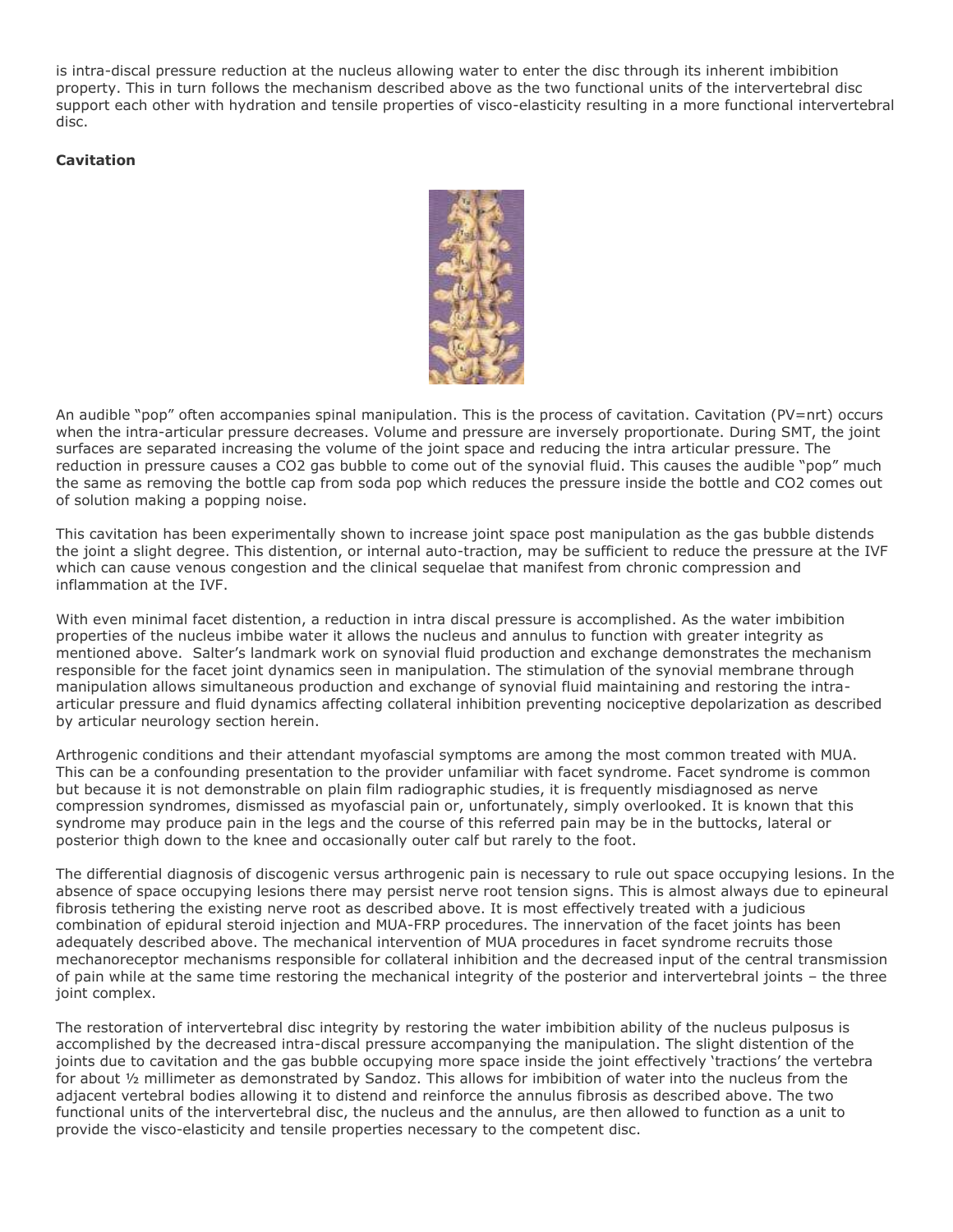The appropriate functioning of three joint complex is necessary to maintain the pressure hierarchy of the intervertebral foramen (IVF). The pressure hierarchy of the IVF prevents the venous congestion at the site of the existing nerve root thereby disallowing accumulation of the inflammatory edematous "soup" constituents responsible for epineural fibrosis and mimicking nerve root tension signs of a space occupying lesion.

Manipulation Under Anesthesia has a definite place in the clinical armamentarium of the physical medicine practitioner. The basic science studies herein described and the clinical application of that information provides an enduring status for MUA procedures in the broad spectrum of clinical interventions for chronic pain patients.

## **References**

Bogduk N and Engel RM. The menisci of the Lumbar Zygapophyseal Joints. *J Anat* 1982; 135:795-809.

Bogduk N, Jull G 1985 The theoretical pathology of acute locked back: a basis for manipulative therapy. Manual Medicine 1: 78-82

Chen HI, Granger HJ and Taylor AE 1976 Interaction of capillary, interstitial and lymphatic forces. Circ Res 39: 245- 254.

Cyriax J. 1983 Textbook of orthopaedic medicine, Vol. 1, 8th ed. London: Bailliere Tindall

Dorman, T 1991 Diagnosis and Injections Techniques in Orthopedic Medicine. Williams & Wilkins Baltimore

Engel R, Bogduk N 1982 The menisci of the lumbar zygapophyseal joints. J Anat 135: 795-809

**Francis R.** 2005 Manipulation Under Anesthesia: Concepts in Theory and Application Ed. Gordon, RC. Taylor & Francis Group, New York/London.**Francis R.** 1992 Guidelines for Chiropractic Quality Assurance and Practice Parameters: Proceedings of the Mercy Center Conference, commission member, Aspen Publishers.

**Francis R**. 1989 Spinal manipulation under general anesthesia: a chiropractic approach in a hospital setting. ACA J Chiropr Dec;12:39-41.

**Francis R**, Beckett RH. 1994 Spinal manipulation under anesthesia. Adv Chiropr Mosby Publishers Vol.1:325-40. **Francis R**. 1995 Spinal manipulation under anesthesia: a review of chiropractic training programs and protocols. Am Chiropr Sep-Oct;27, 37.

**Francis R**. 1991 Manipulation under anesthesia. Am Chiropr Dec;24, 26-7.

**Francis R**. 2002 Postgraduate & continuing education courses: September. Pasadena (TX): Texas Chiropractic College; [cited 2002 Oct 01]. [5 p].

Giles, LGF. Lumbosacral zygapophyseal joint inclusions. *Manual Med* 1986;2: 89-92.

Giles LGF and Taylor JR. Innervation of human lumbar zygapophyseal joint synovial folds. *Acta Orthopaedica Scand* 1987(b);58:43-46.

Giles LGF, Taylor JR 1982 Inter-articular synovial protrusions. Bull Hosp Joint Dis 42: 248-255.

Gordon R, Rogers R, West D, Matthews R and Miller R. 2002 Manipulation under Anesthesia: An Anthology of Past, Present and Future Use. In: Pain Management, A Practical Guide for Clinicians 6th Ed. Weiner R, editor, CRC Press, New York.

Haldeman S. The neurophysiology of spinal pain syndromes. In Haldeman S, ed. *Modern Development in the Principles of Chiropractic.* New York: Appelton-Century Crofts; 1980:119-142.

Kellgren JH 1939 On the distribution of pain arising from deep somatic structures with charts of segmental pain areas. Clin Sci 4: 35-46.

Korkala O, Gronblad M, Liesi P, Karaharju E 1985 Immunohistochemcial demonstration of nociceptors in the ligamentous structures of the lumbar spine Spine 10: 156-157

Kramer J, Kolditz D, Gowin R 1985 Water and electrolyte content of human intervertebral disc under variable load. Spine 19: 69-71

Low P, Marchand G, Knox F and Dyck PJ. 1977 Measurement of endoneurial fluid pressure with polyethylene matrix